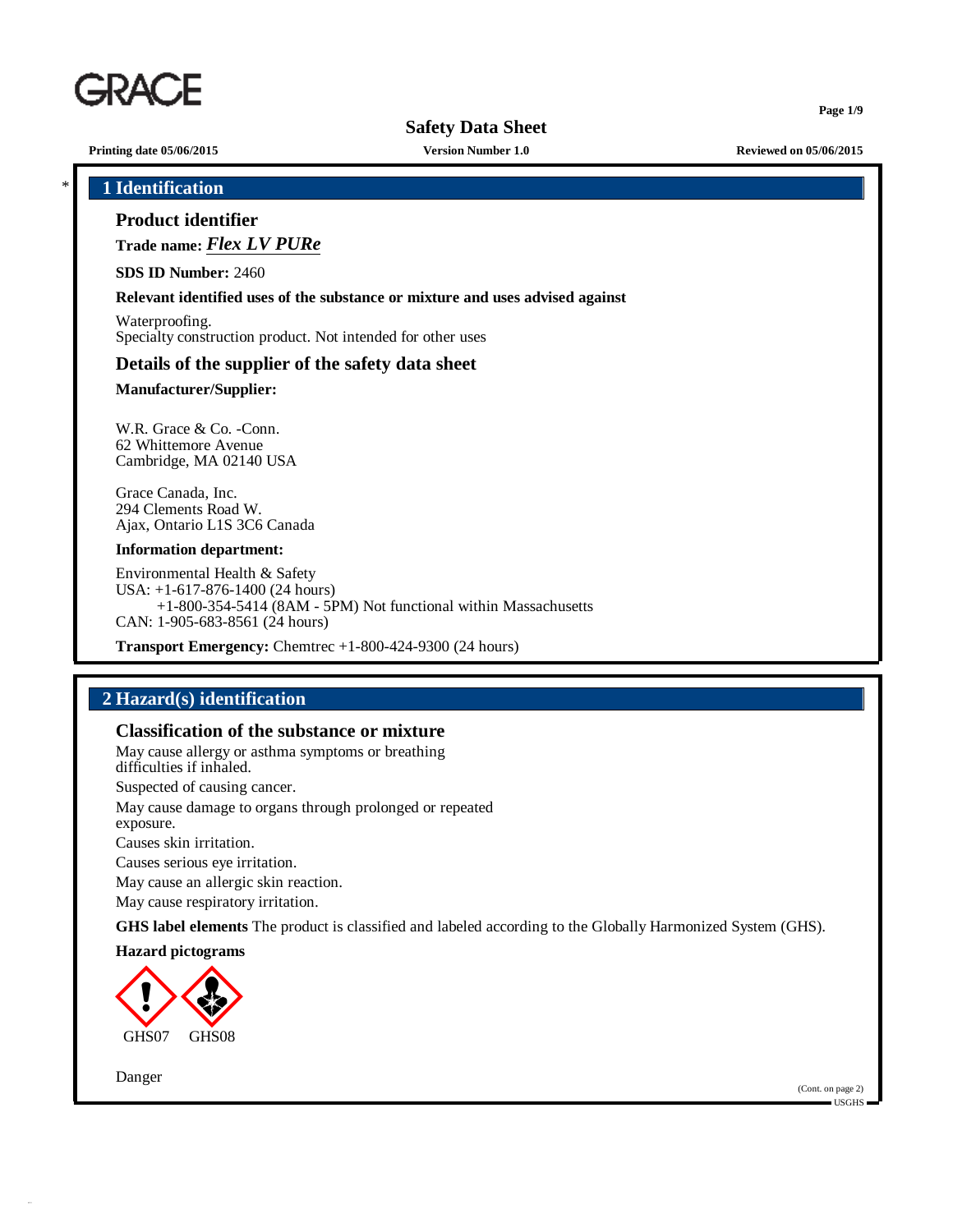## **Trade name:** *Flex LV PURe*

**Printing date 05/06/2015 Version Number 1.0 Reviewed on 05/06/2015**

(Cont. from page 1)

| Hazard-determining components of labeling:                                                                                          |
|-------------------------------------------------------------------------------------------------------------------------------------|
| Methylenediphenyl diisocyanate, mixture of isomers                                                                                  |
| Diphenylmethane-4,4'-di-isocyanate                                                                                                  |
| <b>Precautionary statements</b>                                                                                                     |
| Wear respiratory protection.                                                                                                        |
| If in eyes: Rinse cautiously with water for several minutes. Remove contact lenses, if present and easy to do. Continue<br>rinsing. |
| If on skin: Wash with plenty of water.                                                                                              |
| If eye irritation persists: Get medical advice/attention.                                                                           |
| If skin irritation or rash occurs: Get medical advice/attention.                                                                    |
| IF INHALED: Remove victim to fresh air and keep at rest in a position comfortable for breathing.                                    |
| <b>NFPA</b> ratings (scale $0 - 4$ )                                                                                                |
| Health $= 1$<br>$Fire = 1$<br>Reactivity = $0$                                                                                      |
| <b>HMIS-ratings</b> (scale $0 - 4$ )                                                                                                |
| <b>HEALTH</b><br>$^{\ast}2$<br>Health $=$ *2                                                                                        |
| $\vert$ 1<br>$Flammability = 1$<br><b>FIRE</b>                                                                                      |
| <b>REACTIVITY</b> $\boxed{0}$ Reactivity = 0                                                                                        |
|                                                                                                                                     |
| <b>Other hazards</b>                                                                                                                |
| <b>Results of PBT and vPvB assessment</b>                                                                                           |
| <b>PBT:</b> Not applicable.                                                                                                         |
|                                                                                                                                     |

**vPvB:** Not applicable.

## \* **3 Composition/information on ingredients**

## **Chemical characterization: Mixtures**

**Description:** Mixture of the substances listed below with additional nonhazardous ingredients.

**Hazardous components:**

| $(1 - 40 - 5)$<br>26447 | Methylenediphenyl diisocvanate, mixture of isomers | 20%              |
|-------------------------|----------------------------------------------------|------------------|
|                         | 101-68-8 Diphenylmethane-4,4'-di-isocyanate        | $2.0\%$<br>$0 -$ |

**Additional information:** For the wording of the listed risk phrases refer to section 16.

## \* **4 First-aid measures**

## **Description of first aid measures**

**General information:** Get medical advice/attention if you feel unwell.

### **After inhalation:**

Supply fresh air. If required, provide artificial respiration. Keep patient warm. Consult doctor if symptoms persist.

#### **After skin contact:**

Immediately wash contaminated skin with soap or mild detergent and water. If this chemical soaks clothing, immediately remove clothing and wash skin.

#### **After eye contact:**

Rinse opened eye for several minutes under running water.

(Cont. on page 3) USGHS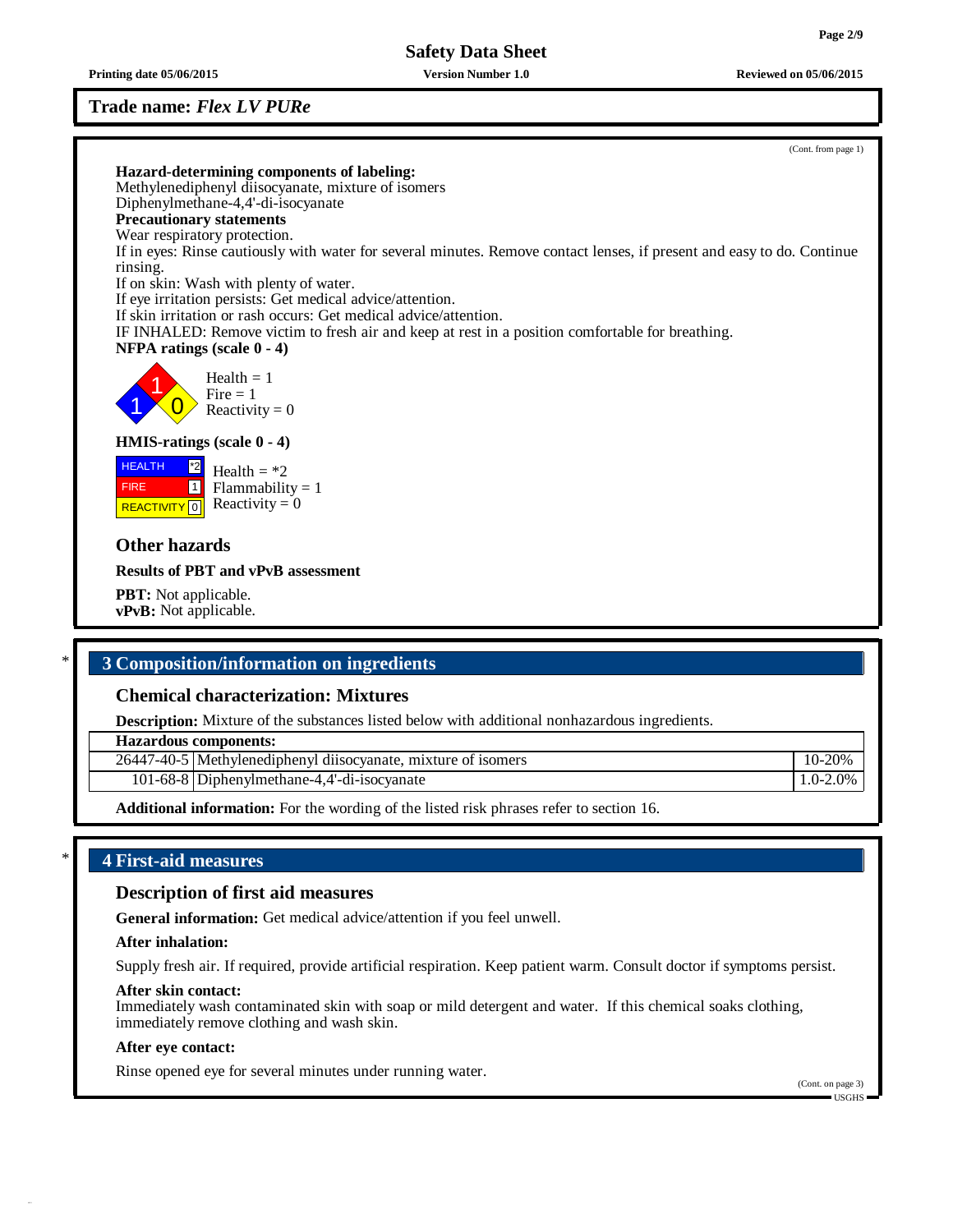**Printing date 05/06/2015 Version Number 1.0 Reviewed on 05/06/2015**

#### **Trade name:** *Flex LV PURe*

(Cont. from page 2)

Rinse cautiously with water for several minutes.

Seek immediate medical advice.

## **After swallowing:**

Wash out mouth with water

Rinse mouth.

Do not induce vomiting; immediately call for medical help.

Never give anything by mouth to an unconscious person.

## **Information for doctor:**

#### **Most important symptoms and effects, both acute and delayed**

May cause sensitization by skin contact.

Irritating to eyes.

**Indication of any immediate medical attention and special treatment needed** No further relevant information available.

## **5 Fire-fighting measures**

**Special hazards arising from the substance or mixture** No further relevant information available.

**Additional information** Collect contaminated fire fighting water separately. It must not enter the sewage system.

#### **6 Accidental release measures**

#### **Personal precautions, protective equipment and emergency procedures**

Wear protective equipment. Keep unprotected persons away.

#### **Methods and material for containment and cleaning up:**

Contain and/or absorb spill with inert material (i.e. sand, vermiculite) then place in a suitable container.

Sweep up spilled product into receptacles.

Dispose contaminated material as waste according to section 13 of the SDS.

## **Reference to other sections**

See Section 7 for information on safe handling.

See Section 8 for information on personal protection equipment.

See Section 13 for disposal information.

## **7 Handling and storage**

#### **Handling:**

#### **Precautions for safe handling**

Open and handle receptacle with care.

Prevent formation of aerosols.

Avoid contact with skin.

(Cont. on page 4) USGHS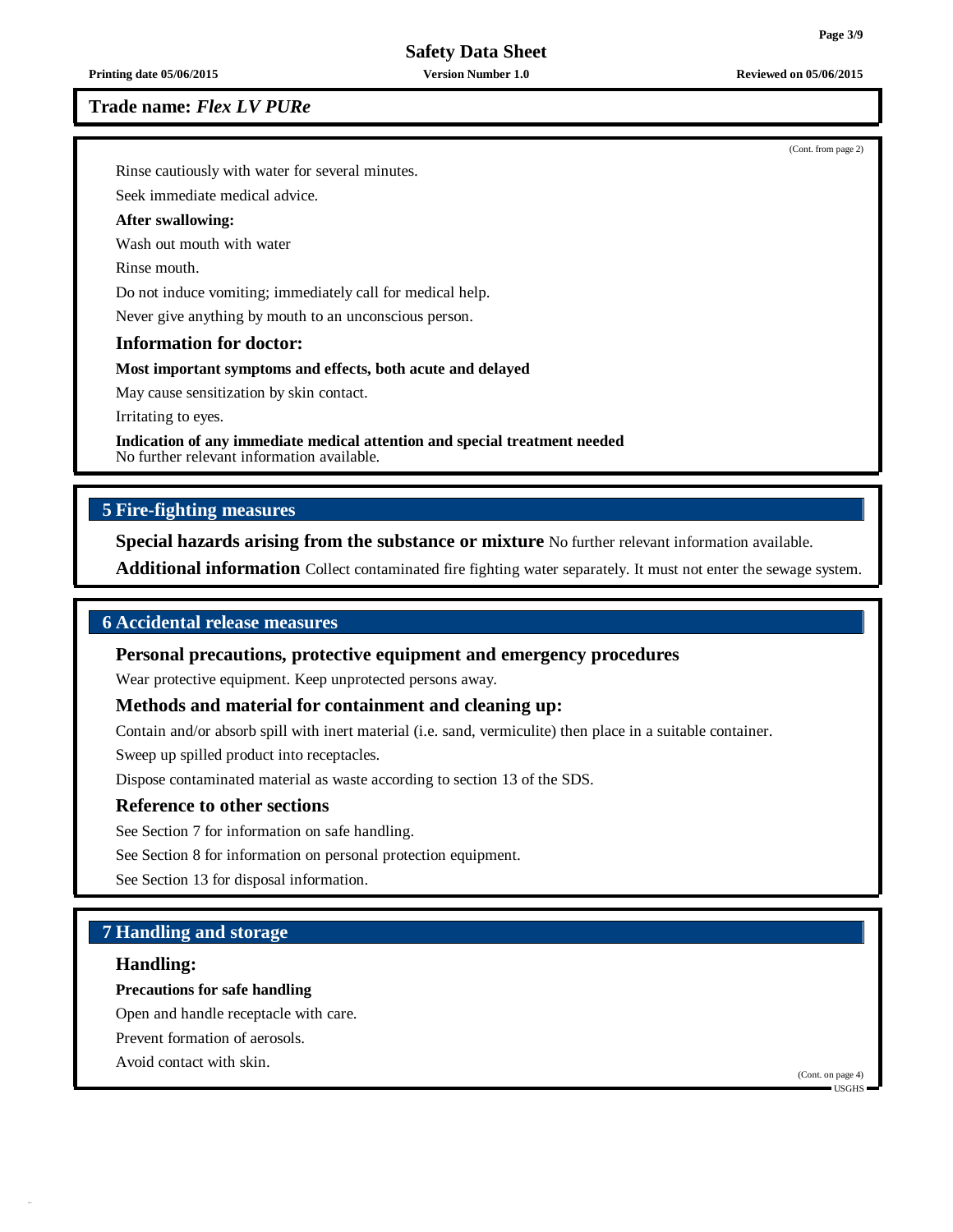**Printing date 05/06/2015 Version Number 1.0 Reviewed on 05/06/2015**

**Trade name:** *Flex LV PURe*

Avoid contact with eyes.

**Information about protection against explosions and fires:** No special measures required.

#### **Conditions for safe storage, including any incompatibilities**

**Storage:**

**Information about storage in one common storage facility:** No special measures required.

**Further information about storage conditions:** Keep receptacle tightly sealed.

**Specific end use(s)** No further relevant information available.

## \* **8 Exposure controls/personal protection**

**Additional information about design of technical systems:** No further data; see item 7.

**Control parameters**

#### **Components with limit values that require monitoring at the workplace:**

**101-68-8 Diphenylmethane-4,4'-di-isocyanate**

PEL (USA) Ceiling limit value: 0.2 mg/m<sup>3</sup>, 0.02 ppm

REL (USA) Long-term value: 0.05 mg/m<sup>3</sup>, 0.005 ppm Ceiling limit value:  $0.2*$  mg/m<sup>3</sup>,  $0.02*$  ppm \*10-min TLV (USA) Long-term value:  $0.051$  mg/m<sup>3</sup>,  $0.005$  ppm

**Additional information:** The lists that were valid during the creation were used as basis.

#### **Exposure controls**

**Personal protective equipment:**

#### **General protective and hygienic measures:**

Avoid contact with the eyes and skin.

The usual precautionary measures for handling chemicals should be followed.

#### **Breathing equipment:**

Due to the presence of isocyanate, supplied air respirators must be worn whenever the product is applied in poorly ventilated areas unless local exhaust will maintain exposures below acceptable limits. A chemical cartridge respirator with organic vapour cartridge is required when local exhaust is unavailable or inadequate to control exposures below required limits. When supplied-air respirators are not available or use is not practical, an air-purifying respirator may be an acceptable alternative if the recommendations below are followed:

Use of fans to improve air circulation and general ventilation or exhaust ventilation to remove MDI vapours when working in confined spaces.

The use of an air-purifying respirator fitted with organic vapour cartridge and a well managed cartridge change schedule. Due to the low exposure limits and poor odour warning properties, cartridges should be replaced on a daily basis at a minimum.

To complement the above, a viable isocyanate measurement system should be used to monitor workplace levels.

#### **Protection of hands:**

Gloves should be worn to prevent skin contact and should be impermeable and resistant to the product.

#### **Material of gloves**

Gloves should be worn to prevent skin contact and should be impermeable and resistant to the product.

(Cont. on page 5) USGHS

(Cont. from page 3)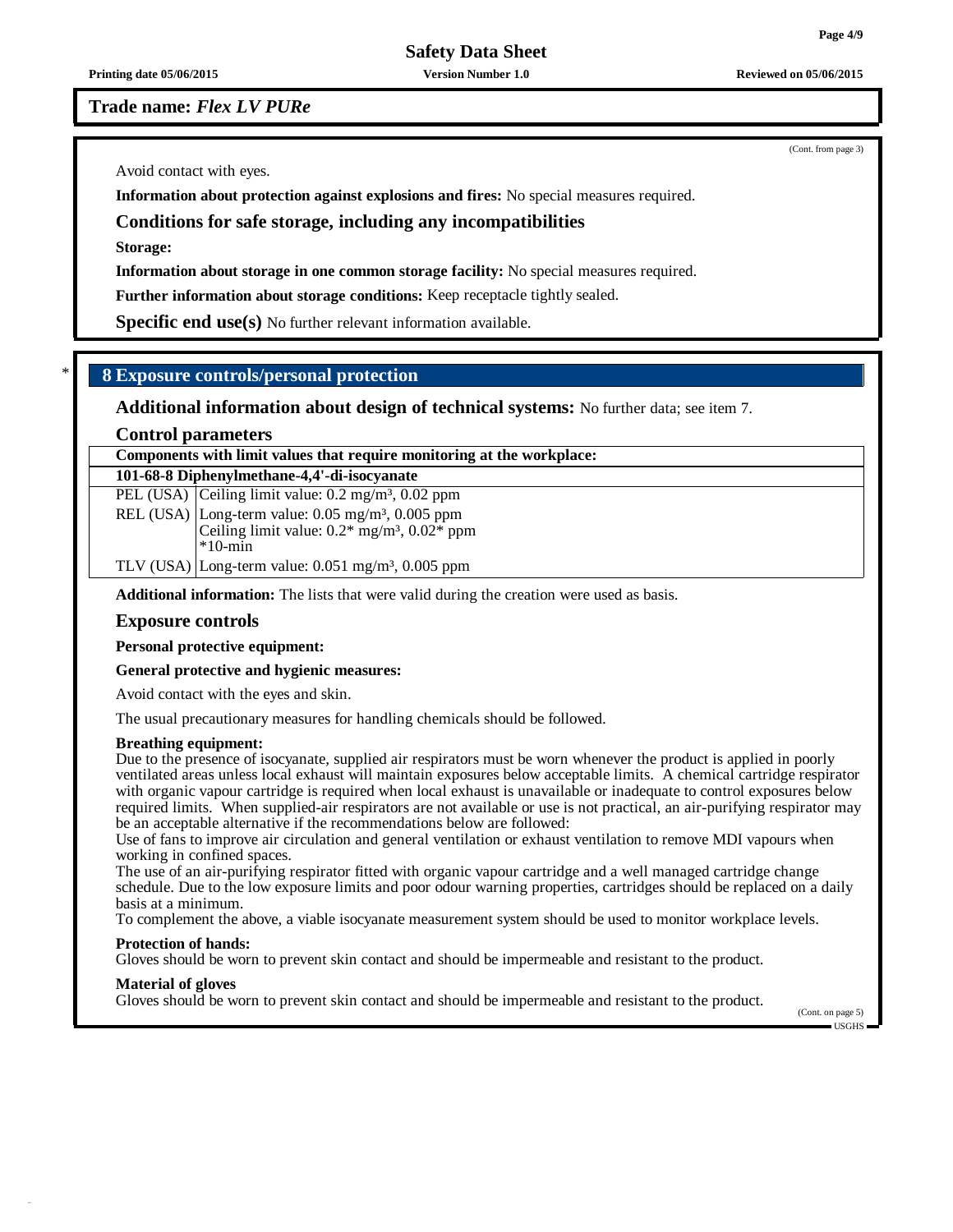#### **Trade name:** *Flex LV PURe*

(Cont. from page 4)

**Page 5/9**

## **Eye protection:**



Safety glasses with side shield protection.

Safety glasses with side shields should be worn to prevent contact due to splashing. Under high vapor mist concentrations, tightly sealed goggles should be worn.



A face shield should also be worn if there is potential exposure to splash or spray.

#### **Body protection:**

Protective work clothing

Use personal protective equipment as required.

Take off contaminated clothing and wash before reuse.

# \* **9 Physical and chemical properties**

| Information on basic physical and chemical properties                                                                           |                                                                                                                     |  |
|---------------------------------------------------------------------------------------------------------------------------------|---------------------------------------------------------------------------------------------------------------------|--|
| <b>General Information</b><br>Appearance:<br>Form:<br>Color:<br>Odor:<br><b>Odour threshold:</b>                                | Liquid<br>Yellow<br>Sweet.<br>Not determined.                                                                       |  |
| $pH-value (\sim):$                                                                                                              | Not determined.                                                                                                     |  |
| <b>Change in condition</b><br><b>Melting point/Melting range:</b><br><b>Boiling point/Boiling range:</b><br><b>Flash point:</b> | Undetermined.<br>Undetermined.<br>$> 130$ °C ( $> 266$ °F)                                                          |  |
| Flammability (solid, gaseous):                                                                                                  | Not applicable.                                                                                                     |  |
| <b>Decomposition temperature:</b><br>Auto igniting:<br>Danger of explosion:                                                     | Not determined.<br>Product is not selfigniting.<br>Product does not present an explosion hazard.                    |  |
| <b>Explosion limits:</b><br>Lower:<br><b>Upper:</b><br><b>VOC Content (max):</b>                                                | Not determined.<br>Not determined.<br>Not determined.                                                               |  |
| Vapor pressure:<br>Density: (~) at 20 °C (68 °F)<br><b>Relative density</b><br>Vapour density<br><b>Evaporation rate</b>        | Not determined.<br>$1.0$ g/cm <sup>3</sup> (8.345 lbs/gal)<br>Not determined.<br>Not determined.<br>Not determined. |  |
| Solubility in / Miscibility with<br>Water:                                                                                      | Not miscible or difficult to mix.                                                                                   |  |
| Partition coefficient (n-octanol/water): Not determined.                                                                        |                                                                                                                     |  |
|                                                                                                                                 | (Cont. on page 6)                                                                                                   |  |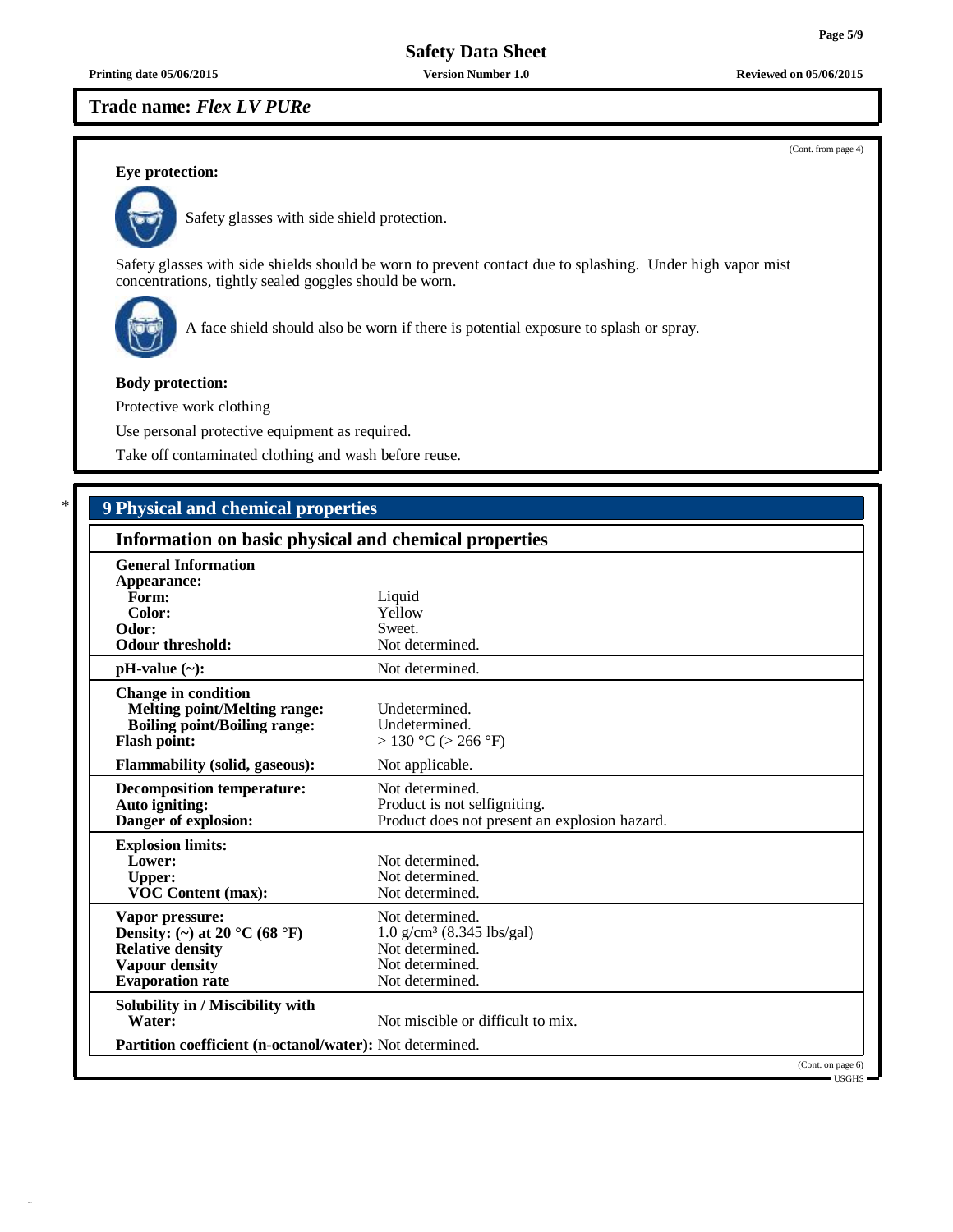**Printing date 05/06/2015 Version Number 1.0 Reviewed on 05/06/2015**

**Trade name:** *Flex LV PURe*

|                                      | (Cont. from page 5)                        |
|--------------------------------------|--------------------------------------------|
| <b>Viscosity:</b><br><b>Dynamic:</b> | Not determined.                            |
| Kinematic:                           | Not determined.                            |
| Molecular weight                     | Not applicable.                            |
| <b>Other information</b>             | No further relevant information available. |

## **10 Stability and reactivity**

**Reactivity** Stable under normal conditions.

**Chemical stability**

**Thermal decomposition:** No decomposition if used according to specifications.

**Possibility of hazardous reactions** Reacts with acids, oxidising agents.

**Conditions to avoid** No further relevant information available.

**Incompatible materials:** No further relevant information available.

**Hazardous decomposition products:** Carbon monoxide and carbon dioxide

**Additional information:** See section 7 for information on handling, storage and conditions to be avoided.

## \* **11 Toxicological information**

## **Information on toxicological effects**

**Acute toxicity:**

**LD/LC50 values relevant for classification:**

**101-68-8 Diphenylmethane-4,4'-di-isocyanate** Oral  $|LD50| > 10000$  mg/kg (rat) Dermal  $|LD50| > 9400$  mg/kg (rabbit) Inhalative  $|LC50, 4h|0.49$  mg/l (rat)

#### **Primary irritant effect:**

**on the skin:** Causes skin irritation.

**on the eye:** Causes serious eye irritation.

#### **inhalation:**

May cause respiratory irritation. May cause drowsiness or dizziness.

#### **Sensitization:**

Sensitization possible through inhalation.

Sensitization possible through skin contact.

**Additional toxicological information:**

#### **Carcinogenic categories**

**IARC (International Agency for Research on Cancer) Human Carcinogenicity: Group 1- Positive, Group 2A- Probable, Group 2B- Possible, Group 3- Not Classifiable**

101-68-8 Diphenylmethane-4,4'-di-isocyanate 3

(Cont. on page 7)

USGHS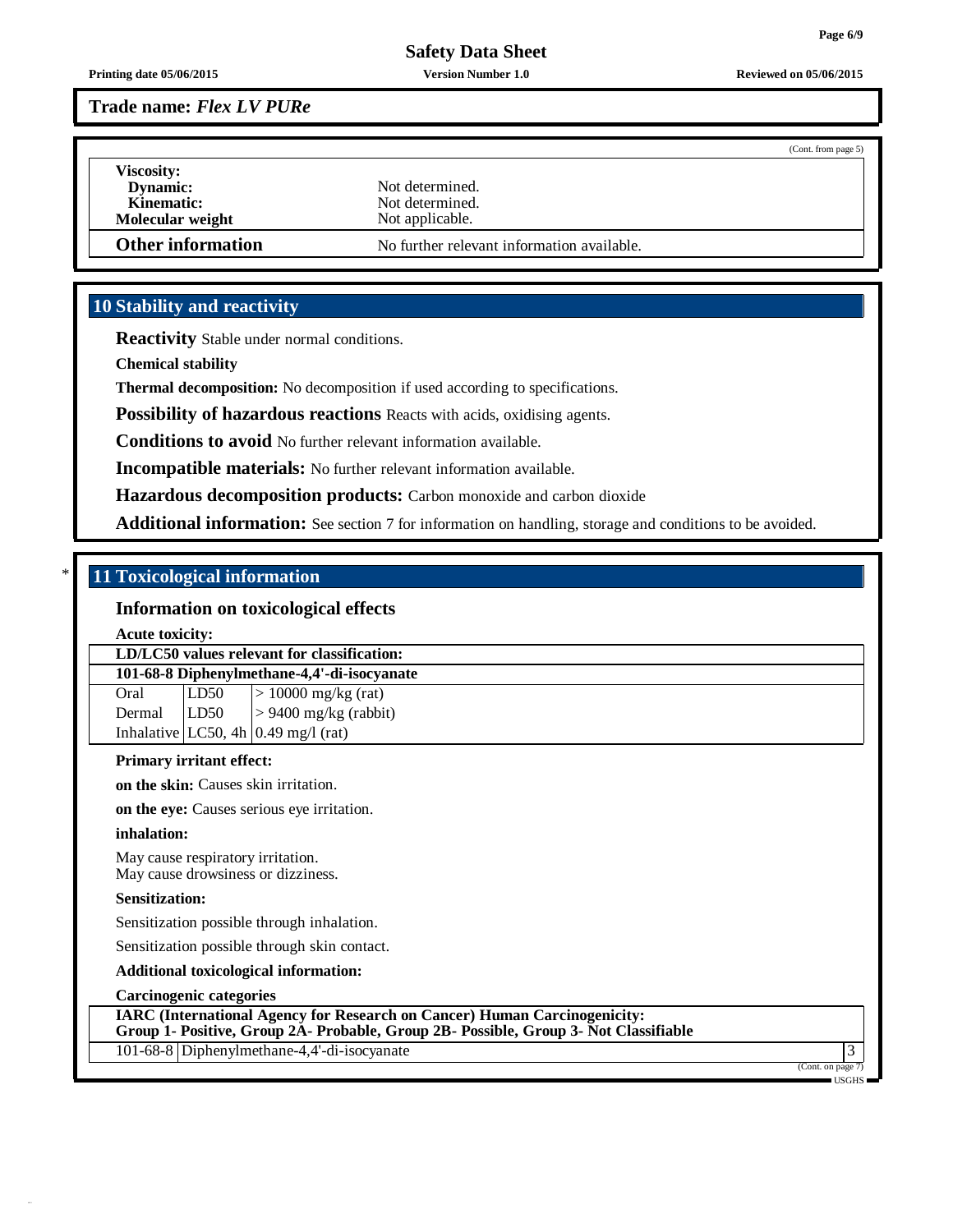**Trade name:** *Flex LV PURe*

**NTP (National Toxicology Program)**

**K–Known to be carcinogenic, R–May reasonably be anticipated to be carcinogenic** None of the ingredients is listed.

**OSHA-Ca (Occupational Safety & Health Administration)**

None of the ingredients is listed.

## **12 Ecological information**

## **Toxicity**

**Aquatic toxicity:** No further relevant information available.

**Persistence and degradability** No further relevant information available.

### **Behavior in environmental systems:**

**Bioaccumulative potential** No further relevant information available.

**Mobility in soil** No further relevant information available.

#### **Additional ecological information:**

**General notes:** Not known to be hazardous to water.

## **Results of PBT and vPvB assessment**

**PBT:** Not applicable. **vPvB:** Not applicable.

**Other adverse effects** No further relevant information available.

## **13 Disposal considerations**

**Waste treatment methods** Comply with Federal, State and local regulations.

**Recommendation:**



Must not be disposed of together with household garbage. Do not allow product to reach sewage system.

## **Uncleaned packagings:**

**Recommendation:** Disposal must be made according to official regulations.

| 14 Transport information                             |                 |                                   |
|------------------------------------------------------|-----------------|-----------------------------------|
| <b>UN-Number</b><br>DOT, ADR, ADN, IMDG, IATA        | Not applicable. |                                   |
| UN proper shipping name<br>DOT, ADR, ADN, IMDG, IATA | Not applicable. |                                   |
|                                                      |                 | (Cont. on page 8)<br><b>USGHS</b> |

(Cont. from page 6)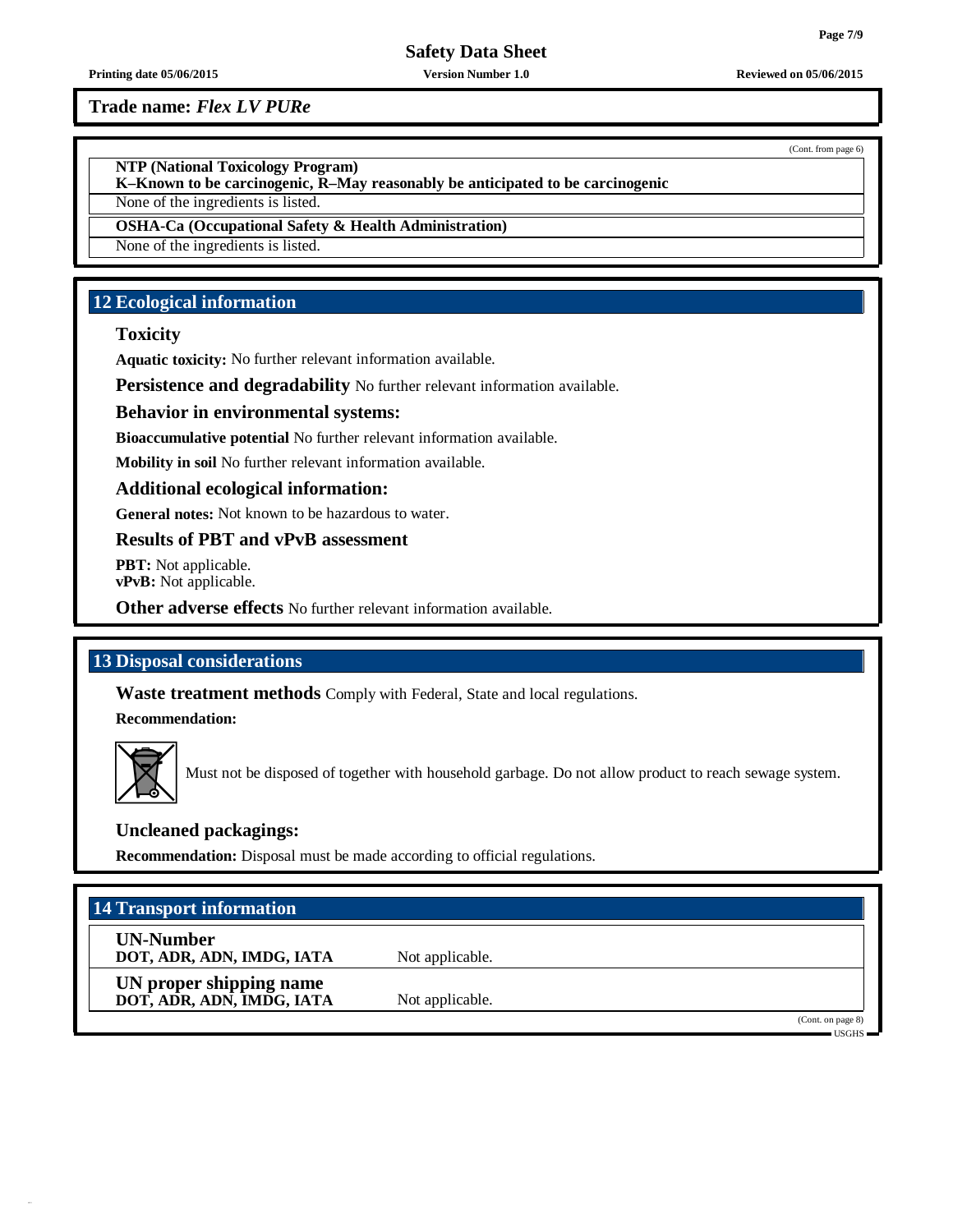**Trade name:** *Flex LV PURe*

|                                                           | (Cont. from page 7)                                                                                             |  |
|-----------------------------------------------------------|-----------------------------------------------------------------------------------------------------------------|--|
| <b>Transport hazard class(es)</b>                         |                                                                                                                 |  |
| DOT, ADR, ADN, IMDG, IATA<br><b>Class</b>                 | Not applicable.                                                                                                 |  |
| <b>Packing group</b><br>DOT, ADR, IMDG, IATA              | Not applicable.                                                                                                 |  |
| <b>Environmental hazards:</b><br><b>Marine pollutant:</b> | N <sub>0</sub>                                                                                                  |  |
| <b>Special precautions for user</b>                       | Not applicable.                                                                                                 |  |
|                                                           | <b>Transport/Additional information:</b> Not classified as a dangerous good for transport by road, rail or air. |  |
| <b>DOT</b><br><b>Remarks:</b>                             | Not Regulated.                                                                                                  |  |

# \* **15 Regulatory information**

| Section 302/304 (extremely hazardous substances):                               |                                                                                              |                                              |
|---------------------------------------------------------------------------------|----------------------------------------------------------------------------------------------|----------------------------------------------|
| None of the ingredients is listed.                                              |                                                                                              |                                              |
|                                                                                 | Section 313 Reportable Ingredients (Chemicals present below reporting threshold are exempt): |                                              |
| 101-68-8 Diphenylmethane-4,4'-di-isocyanate                                     |                                                                                              | 1.1%                                         |
| <b>SARA Section 312/Tier I &amp; II Hazard Categories:</b>                      |                                                                                              |                                              |
| Health Immediate (acute)                                                        | Yes                                                                                          |                                              |
| Health Delayed (chronic)                                                        | Yes                                                                                          |                                              |
| Flammable                                                                       | N <sub>0</sub>                                                                               |                                              |
| Reactive                                                                        | No                                                                                           |                                              |
| Pressure                                                                        | No                                                                                           |                                              |
| <b>North America Chemical Inventory Status</b>                                  |                                                                                              |                                              |
| <b>TSCA (Toxic Substances Control Act - United States):</b>                     |                                                                                              |                                              |
| All ingredients are listed or exempt from listing unless otherwise noted below. |                                                                                              |                                              |
| <b>CEPA</b> (Canadian DSL):                                                     |                                                                                              |                                              |
| All ingredients are listed or exempt from listing unless otherwise noted below. |                                                                                              |                                              |
| <b>Right to Know Ingredient Disclosure</b>                                      |                                                                                              |                                              |
| 6846-50-0 2,2-dimethyl-1-(methylethyl)-1,3-propanediyl bis(2-methylpropanoate)  |                                                                                              |                                              |
| <b>Modified MDI</b>                                                             |                                                                                              |                                              |
| <b>California Proposition 65</b>                                                |                                                                                              |                                              |
| <b>Chemicals known to cause cancer:</b>                                         |                                                                                              |                                              |
| None of the ingredients is listed.                                              |                                                                                              |                                              |
| Chemicals known to cause reproductive toxicity for females:                     |                                                                                              |                                              |
| None of the ingredients is listed.                                              |                                                                                              |                                              |
| Chemicals known to cause reproductive toxicity for males:                       |                                                                                              |                                              |
| None of the ingredients is listed.                                              |                                                                                              |                                              |
| Chemicals known to cause developmental toxicity:                                |                                                                                              |                                              |
| None of the ingredients is listed.                                              |                                                                                              |                                              |
|                                                                                 |                                                                                              | (Cont. on page 9)<br>$\equiv$ USGHS $\equiv$ |